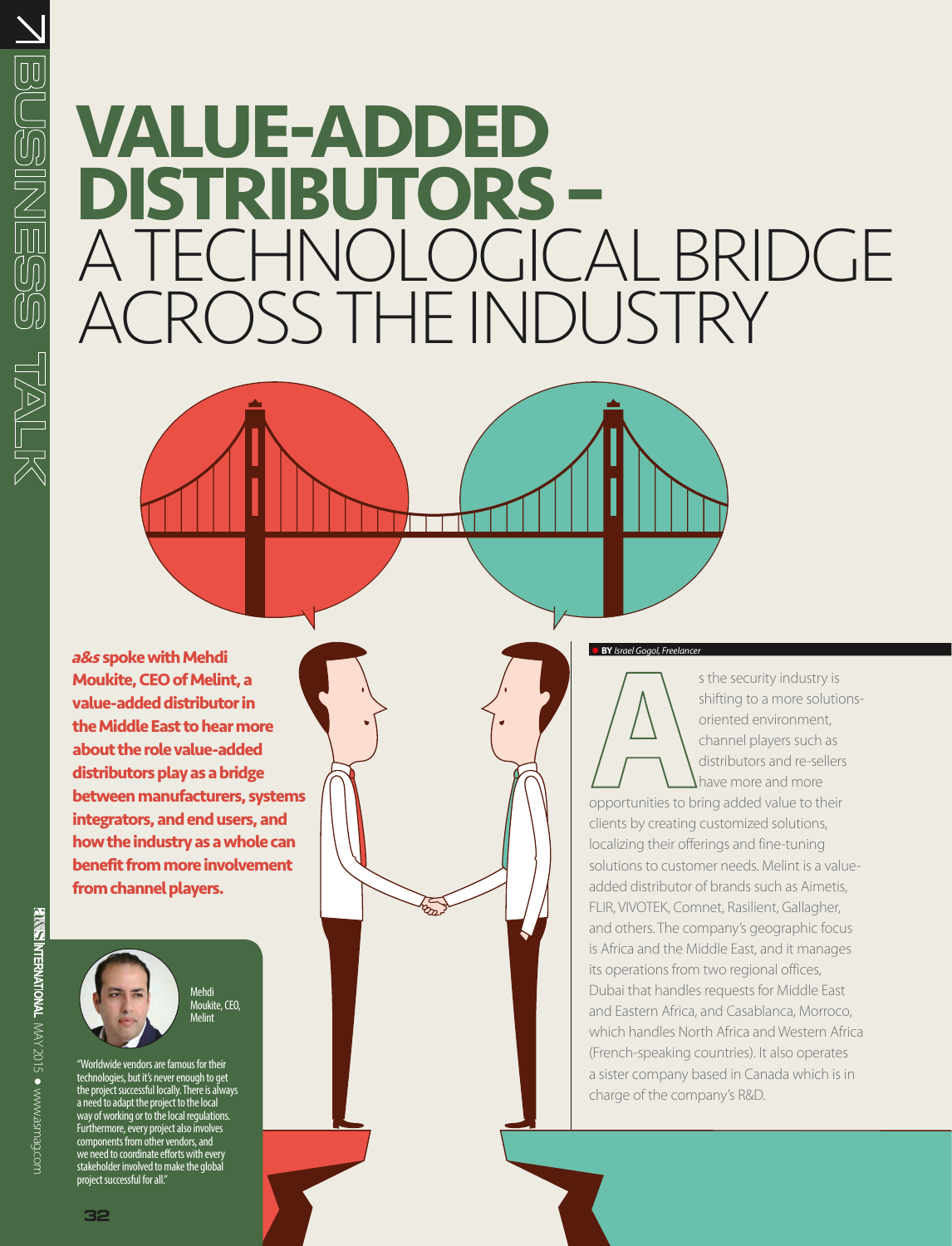#### **Q:AS A VALUE-ADDED DISTRIBUTOR, WHO ARE THE STAKEHOLDERS YOU INTERACT WITH THE MOST?**

Melint is at the crossroads of the stakeholders of each security project. Even if our direct customer (billed customer) is always the systems integrator, we often have to deal with the end users and their consultants, othe the vendors at the same time. We are often asked to be committed to each of these stakeholders. The reason for this is the fact that, as a distributor, we carry the flagship of the brands we represent. Players in the market deal with us not only as a "box mover," but essentially as the representative of the brand including the knowledge and the special competencies in the specific brands field of expertise.

Worldwide vendors are famous for their technologies, but it's never enough to get the project successful locally. There is always a need to adapt the project to the local way of working or to the local regulations. Furthermore, **every project also involves components from other vendors, and we need to coordinate efforts with every stakeholder involved to make the global project successful for all.**

#### Q:WHAT DO YOU THINK IS THE BIGGEST CONTRIBUTION VALUE-ADDED DISTRIBUTORS "BRING TO THE TABLE" FOR THEIR CLIENTS?

The biggest contribution for our company is always Ithe "added value" provided by our technical team, whether in pre-sales or after sales.

Let's take an example of securing an airport or an industrial plant or a city; even if we can use the same brands of cameras or VMS or storage, the project won't be executed the same way, with the same settings nor the same references. Our added value is to bring the best practices for each type of project. These best practices are coming from our experience as a distributor in the middle of all the players. We learn a lot from this position. And the more projects are successful, the more the decision makers want to rely also on the distributor as part of the project planning. Systems integrators are also very comfortable with the added value we provide because they can add it to their own expertise and make their offer much more valuable to the end user. Most of the customers, the systems integrators, are very faithful to us because we established a way of working not based on a price list but on permanent skills and competence sharing. Our pre-sales team is trained in a way to think project and not price only.

From our position, we are often required to be the bridge between vendors of brands we represent to create more added value in the features of the mixed products to reach the level of a global solution, and not only separated products.

We even had to invest on a small development team to make the process easier and the time to market faster for all the stakeholders.

**Melint as an value-added distributor is consequently very involved in the technical life of each product. And this position brings us also to be aware of how the product is manufactured and developed. In some projects, we had to review the design of existing products in accordance with the manufacturer, and came up with a brand new product totally different but answering to the needs of the market. Our review can be made on the electronic level but also on the software level. And sometimes, in accordance with our partners, we create a new part number for this product or even we brand it in a way to not disturb the manufacturer strategy on the worldwide level. What's most important for us is to strengthen the relations with the manufacturers and the systems integrators at the same time, and the only way to do it is to be a "technological bridge"between them.**

**We experienced this for a bank project in North Africa where it was needed to create a new product of access control in partnership with our supplier, totally re-designed with us, and now it became a daily sales item for daily projects. Without this re-design, we may have missed the opportunity to create this product in which now we see a huge potential.**